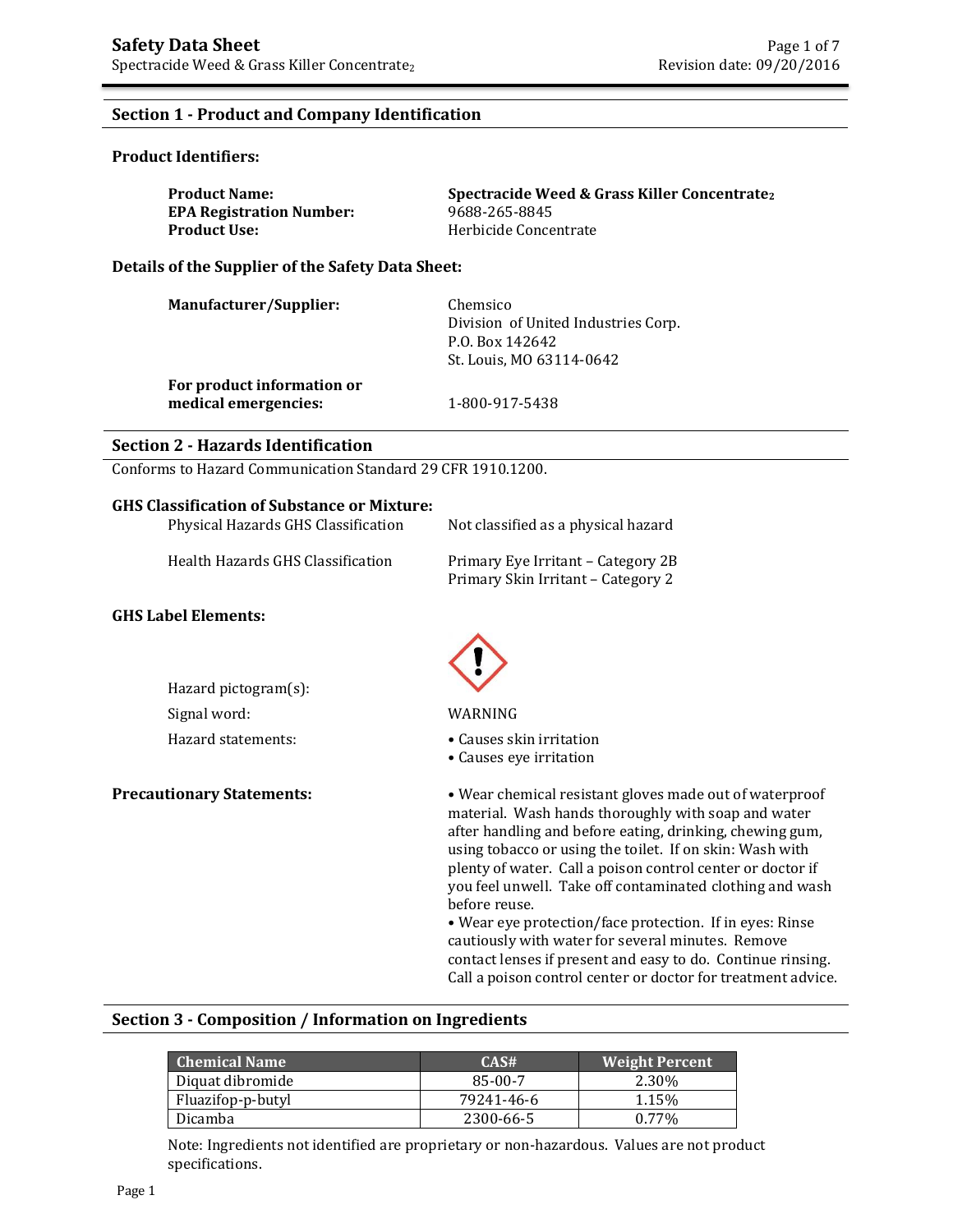## **Section 4 - First Aid Measures**

| Eye contact:           | Hold eye open and rinse slowly and gently with water for<br>15-20 minutes. Remove contact lenses, if present, after the<br>first 5 minutes, then continue rinsing. Call a poison control<br>center or doctor for treatment advice. |
|------------------------|------------------------------------------------------------------------------------------------------------------------------------------------------------------------------------------------------------------------------------|
| <b>Skin contact:</b>   | Take off contaminated clothing. Rinse skin immediately<br>with plenty of water for 15-20 minutes. Call a poison<br>control center or doctor for treatment advice.                                                                  |
| Inhalation:            | No special requirements                                                                                                                                                                                                            |
| Ingestion:             | No special requirements                                                                                                                                                                                                            |
| Notes to physician:    | None                                                                                                                                                                                                                               |
| <b>General advice:</b> | If you feel unwell, seek medical advice (show the label<br>where possible). Ensure that medical personnel are aware<br>of the material(s) involved, and take precautions to protect<br>themselves. Keep out of reach of children.  |

## **Section 5 - Fire Fighting Measures**

| <b>Flammable properties:</b>                   | Not flammable by OSHA criteria.                                                                                                                                                                                                              |
|------------------------------------------------|----------------------------------------------------------------------------------------------------------------------------------------------------------------------------------------------------------------------------------------------|
| Suitable extinguishing media:                  | Water fog, foam, $CO2$ , dry chemical                                                                                                                                                                                                        |
| Unsuitable extinguishing media:                | Not available                                                                                                                                                                                                                                |
| Specific hazards arising from the<br>chemical: | Container may melt and leak in heat of fire. Do not allow<br>run-off from firefighting to enter drains or water courses.                                                                                                                     |
| Protective equipment for firefighters:         | Firefighters should wear full protective clothing including<br>self-contained breathing apparatus.                                                                                                                                           |
| <b>Hazardous combustion products:</b>          | None known                                                                                                                                                                                                                                   |
| Sensitivity to mechanical impact:              | None known                                                                                                                                                                                                                                   |
| <b>Explosion data:</b>                         | Not available                                                                                                                                                                                                                                |
| Sensitivity to static discharge:               | Not available                                                                                                                                                                                                                                |
| <b>Personal precautions:</b>                   | Keep unnecessary personnel away. Do not touch or walk<br>through spilled material. Do not touch damaged containers<br>or spilled material unless wearing appropriate protective<br>clothing. Keep people away from and upwind of spill/leak. |

# **Section 6 - Accidental Release Measures**

| <b>Personal precautions:</b>       | Remove all sources of ignition. Wear personal protective<br>equipment. Wash thoroughly after handling.                                               |
|------------------------------------|------------------------------------------------------------------------------------------------------------------------------------------------------|
| For emergency responders:          | If specialized clothing is required to deal with the spillage,<br>take note of any information in Section 8 on suitable and<br>unsuitable materials. |
| <b>Environmental precautions:</b>  | Avoid dispersal of spilled material and runoff and contact<br>with soil, waterways, drains and sewers.                                               |
| <b>Methods for containment and</b> |                                                                                                                                                      |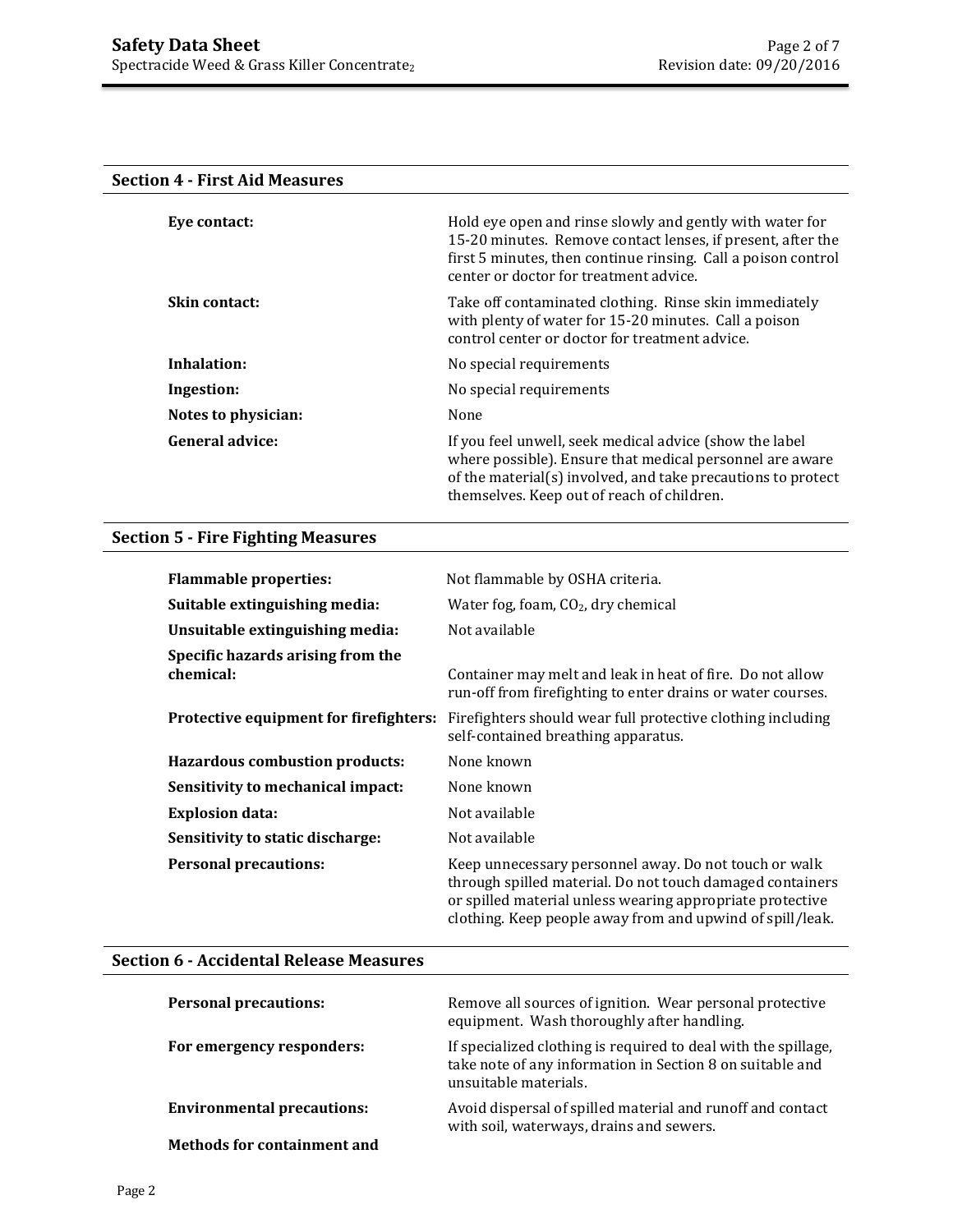| cleaning up:                            | Stop leak if without risk. Move containers from spill area.<br>Before attempting clean up, refer to hazard data given<br>above. Small spills may be absorbed with earth, sand or<br>absorbent material swept up and placed in suitable,<br>covered, and labeled containers. Prevent large spills from<br>entering sewers or waterways. Contact emergency<br>services and supplier for advice. Never return spills in<br>original containers for re-use. |
|-----------------------------------------|---------------------------------------------------------------------------------------------------------------------------------------------------------------------------------------------------------------------------------------------------------------------------------------------------------------------------------------------------------------------------------------------------------------------------------------------------------|
| <b>Section 7 - Handling and Storage</b> |                                                                                                                                                                                                                                                                                                                                                                                                                                                         |
| <b>Precautions for safe handling:</b>   | Put on appropriate personal protective equipment (see<br>Section 8). Do not use near heat, open flame or any other<br>ignition source. Take measures to prevent the buildup of<br>electrostatic charge. Avoid contact with skin, eyes and<br>clothing. Use an appropriate respirator when adequate<br>ventilation is not available. Avoid breathing vapors or<br>spray mists of the product.                                                            |
| Storage:                                | Store product in a cool, dry place, out of reach of children.<br>Keep container closed when not in use. Keep away from<br>food, drink and animal feedingstuffs. Keep tightly closed.<br>Non-refillable container. Do not reuse or refill this<br>container. Place in trash or offer for recycling if available.                                                                                                                                         |

## **Section 8 - Exposure Controls / Personal Protection**

| <b>Components with Occupational Exposure Limits</b> |            |                 |                 |     |                        |        |                    |
|-----------------------------------------------------|------------|-----------------|-----------------|-----|------------------------|--------|--------------------|
|                                                     |            |                 |                 |     | <b>Exposure Limits</b> |        |                    |
|                                                     |            |                 | <b>OSHA PEL</b> |     | <b>ACGIH TLV</b>       |        | <b>SupplierOEL</b> |
| <b>Chemical name</b>                                |            | ppm             | $mg/m^3$        | ppm | $mg/m^3$               | ppm    | $mg/m^3$           |
| Diquat dibromide                                    | <b>TWA</b> |                 | Not listed      |     | Not listed             |        | Not listed         |
| Fluazifop-p-butyl                                   | TWA        |                 | Not established |     | Not established        | ------ | 0.5                |
| Dicamba                                             | TWA        | Not established |                 | .   | 0.5                    |        | 0.5                |

# **Exposure guidelines:**

 $\overline{a}$ 

**Engineering controls:** General ventilation normally adequate.

| Personal protective equipment: |  |
|--------------------------------|--|
|                                |  |

| Eye/Face protection:                   | During application, prevent entry into eyes. Wear safety<br>glasses with side shields if using in large applications. Use<br>protective gloves when using product.                    |
|----------------------------------------|---------------------------------------------------------------------------------------------------------------------------------------------------------------------------------------|
| Skin and body protection:              | Wear chemical resistant gloves made out of any<br>waterproof material.                                                                                                                |
| <b>Respiratory protection:</b>         | Where exposure guideline levels may be exceeded, use an<br>approved NIOSH respirator.                                                                                                 |
| <b>General hygiene considerations:</b> | Handle in accordance with good industrial hygiene and<br>safety practice. When using, do not eat or drink. Wash<br>hands before breaks and immediately after handling the<br>product. |

# **Section 9 - Physical & Chemical Properties**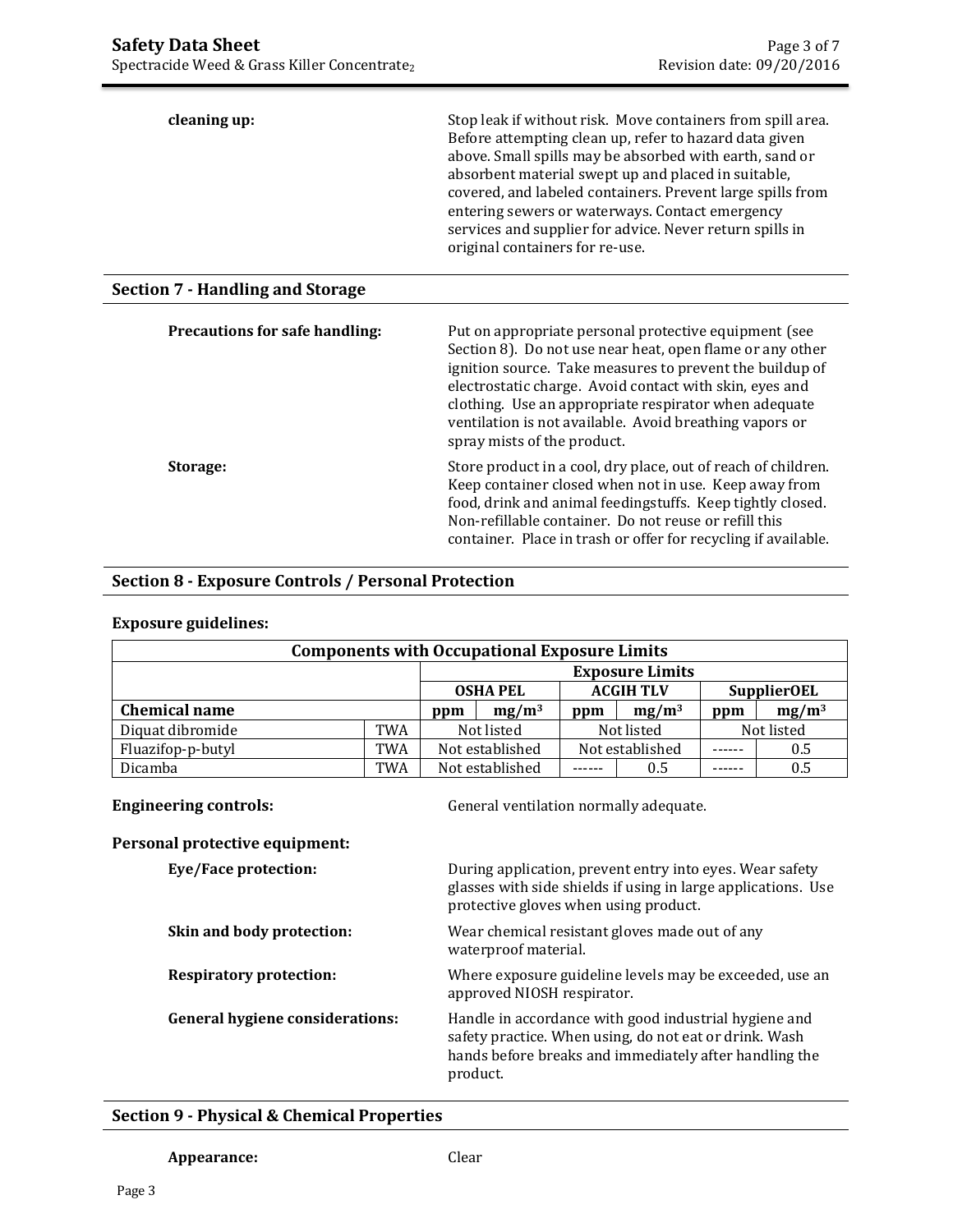| Color:                                             | Amber             |
|----------------------------------------------------|-------------------|
| <b>Physical state:</b>                             | Liquid            |
| Odor:                                              | Amine (slight)    |
| Odor threshold:                                    | No data available |
| pH:                                                | 6.0               |
| <b>Melting point:</b>                              | No data available |
| <b>Freezing point:</b>                             | No data available |
| <b>Boiling point:</b>                              | No data available |
| <b>Flash point:</b>                                | $>200^{\circ}$ F  |
| <b>Evaporation rate:</b>                           | No data available |
| Flammability limits in air,<br>lower, % by volume: | No data available |
| Flammability limits in air,<br>upper, % by volume: | No data available |
| Vapor pressure:                                    | No data available |
| Vapor density:                                     | No data available |
| Relative density @ 20°C:                           | 1.02              |
| Octanol/water coefficient:                         | No data available |
| <b>Auto-ignition temperature:</b>                  | No data available |
| <b>Decomposition temperature:</b>                  | No data available |
| Solubility:                                        | Soluble in water  |
| % Volatile organic compounds:                      | 1 (as packaged)   |

# **Section 10 - Chemical Stability & Reactivity Information**

## **Reactivity**

| Conditions to avoid:<br>Incompatible materials:        | Do not mix with other chemicals.<br>Avoid strong oxidizers. |  |
|--------------------------------------------------------|-------------------------------------------------------------|--|
| <b>Chemical stability</b><br><b>Product stability:</b> | Stable under recommended storage conditions.                |  |
| Other<br>Hazardous decomposition products:             | None known                                                  |  |
| <b>Possibility of hazardous reactions:</b>             | Hazardous polymerization does not occur.                    |  |

# **Section 11 - Toxicological Information**

| <b>Primary eye irritation:</b>  | Causes moderate eye irritation (EPA tox. category III) |
|---------------------------------|--------------------------------------------------------|
| <b>Primary skin irritation:</b> | Causes skin irritation (EPA tox. category II)          |
| Acute dermal:                   | $LD_{50}$ > 5000 mg/kg (EPA tox. category IV)          |
| Acute inhalation:               | $LC_{50} > 2$ mg/L (EPA tox. category IV)              |
| Acute oral:                     | $LD_{50}$ > 2000 mg/kg (EPA tox. category III)         |
| Sensitization:                  | Not a skin sensitizer.                                 |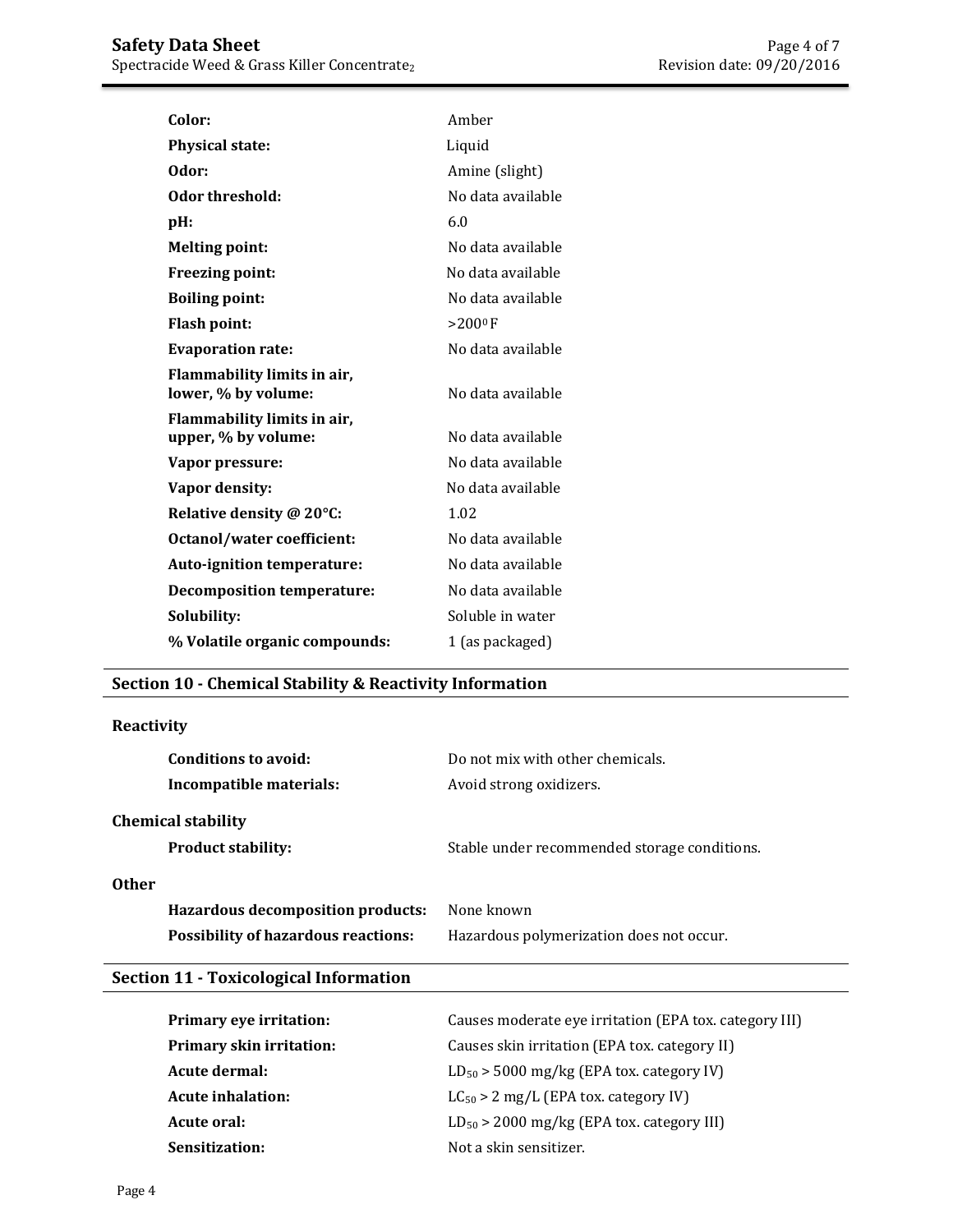| <b>Chronic effects:</b>      | No data available |
|------------------------------|-------------------|
| Carcinogenicity:             | No data available |
| <b>Mutagenicity:</b>         | No data available |
| <b>Reproductive effects:</b> | No data available |
| Teratogenicity:              | No data available |
| <b>Ecotoxicity:</b>          | No data available |

## **Section 12 - Ecological Information**

| <b>Environmental effects:</b>           | No data available           |
|-----------------------------------------|-----------------------------|
| <b>Aquatic toxicity:</b>                | Toxic to aquatic organisms. |
| Persistence / degradability:            | No data available           |
| <b>Bioaccumulation / accumulation:</b>  | No data available           |
| <b>Partition coefficient:</b>           | No data available           |
| <b>Mobility in environmental media:</b> | No data available           |
| <b>Chemical fate information:</b>       | No data available           |

## **Section 13 - Disposal Considerations**

| Waste codes:                            | Not available                                          |
|-----------------------------------------|--------------------------------------------------------|
| <b>Disposal instructions:</b>           | Dispose in accordance with all applicable regulations. |
| Waste from residues/unused<br>products: | Not available                                          |
| Contaminated packaging:                 | Not available                                          |

# **Section 14 - Transportation Information**

| U.S. Department of Transportation<br>(DOT): | Not regulated                                                                                                 |
|---------------------------------------------|---------------------------------------------------------------------------------------------------------------|
| IATA:                                       |                                                                                                               |
| For quantities $<$ 5kg/5L ship as:          | Not regulated                                                                                                 |
| For quantities $\geq 5$ kg/5L ship as:      | UN3082, Environmentally Hazardous Substance, Liquid,<br>N.O.S., (Fluazifop-p-butyl), Limited Quantity, 9, III |
| IMDG:                                       |                                                                                                               |
| For quantities $<$ 5kg/5L ship as:          | Not regulated                                                                                                 |
| For quantities $\geq 5$ kg/5L ship as:      | UN3082, Environmentally Hazardous Substance, Liquid,<br>N.O.S., (Fluazifop-p-butyl), Limited Quantity, 9, III |

## **Section 15 - Regulatory Information**

| 29 CFR 1910.1200 hazardous chemical   |               |
|---------------------------------------|---------------|
| <b>Occupational Safety and Health</b> |               |
| <b>Administration (OSHA):</b>         | Nο            |
| CERCLA (Superfund) reportable         |               |
| quantity:                             | Not available |

## **Hazard Categories**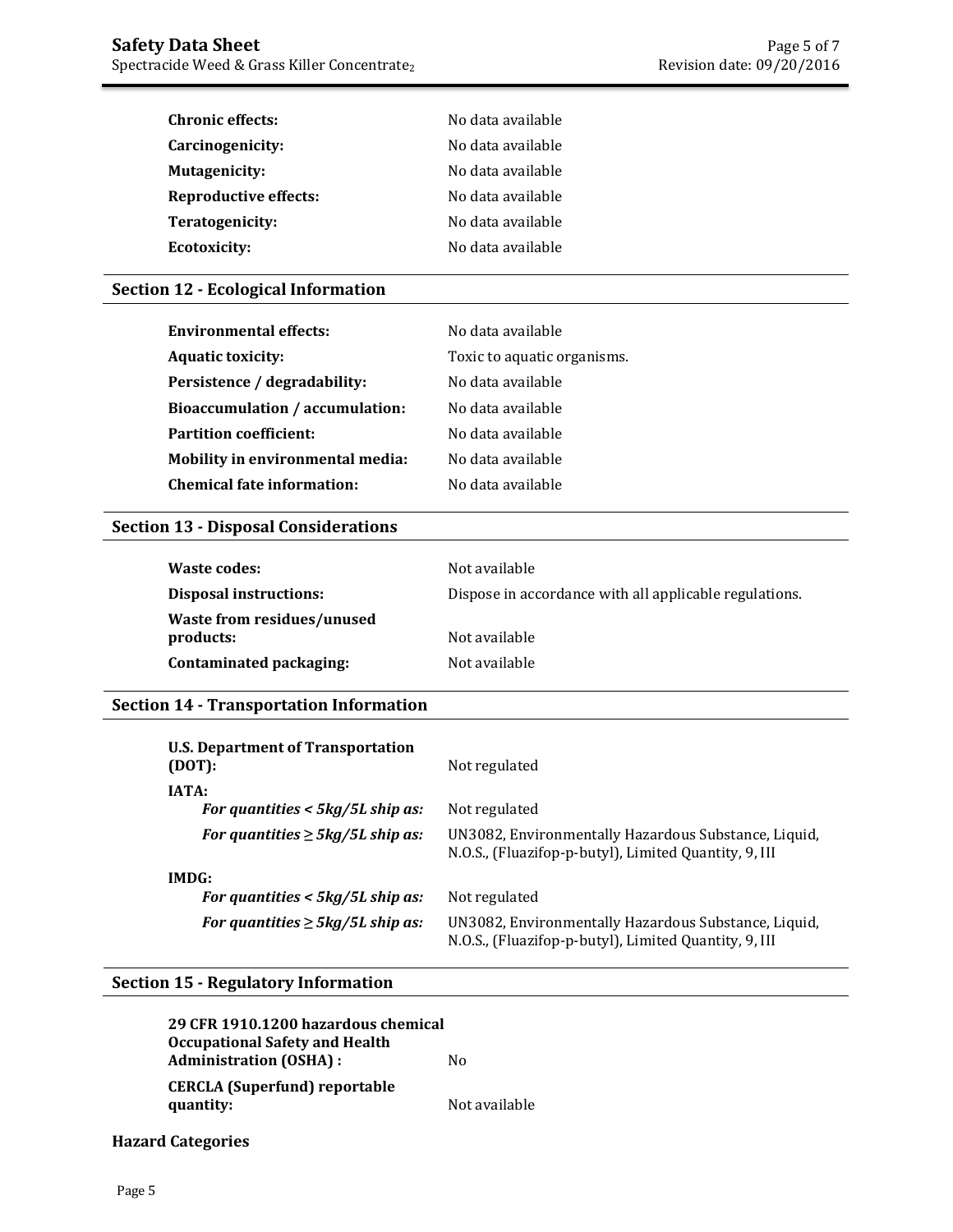## **Superfund Amendments and Reauthorization Act of 1986 (SARA):**

| Immediate Hazard                       | N <sub>0</sub> |
|----------------------------------------|----------------|
| Delayed Hazard                         | N <sub>0</sub> |
| Fire Hazard                            | N <sub>0</sub> |
| Pressure Hazard                        | No             |
| Reactivity Hazard                      | No             |
| <b>Section 302 extremely hazardous</b> |                |
| Substance:                             | N <sub>0</sub> |
| Section 311 hazardous chemical:        | No             |
| <b>Clean Air Act (CAA):</b>            | Not available  |
| <b>Clean Water Act (CWA):</b>          | Not available  |
| <b>State regulations:</b>              | None           |

**FIFRA labeling:** This chemical is a pesticide product registered by the Environmental Protection Agency and is subject to certain labeling requirements under federal pesticide law. These requirements differ from the classification criteria and hazard information required for safety data sheets, and for workplace non-pesticide chemicals. Following is the hazard information as required on the pesticide label:

| Signal word:                        | WARNING                                                                                                                                                                                                                                                                                                                                                                                                                                                                                                                                                                                                                                                                                                                         |
|-------------------------------------|---------------------------------------------------------------------------------------------------------------------------------------------------------------------------------------------------------------------------------------------------------------------------------------------------------------------------------------------------------------------------------------------------------------------------------------------------------------------------------------------------------------------------------------------------------------------------------------------------------------------------------------------------------------------------------------------------------------------------------|
| <b>Precautionary</b><br>statements: | Causes skin irritation. Causes moderate eye irritation. Do not get on skin or<br>clothing. Avoid contact with eyes. Wear chemical-resistant gloves made out of any<br>waterproof material. Wash thoroughly with soap and water after handling and<br>before eating, drinking, chewing gum or using the toilet. Remove and wash<br>contaminated clothing before reuse.                                                                                                                                                                                                                                                                                                                                                           |
| <b>Notification status:</b>         | All ingredients of this product are listed or are excluded from listing on the U.S.<br>Toxic Substances Control Act (TSCA) Chemical Substance Inventory.                                                                                                                                                                                                                                                                                                                                                                                                                                                                                                                                                                        |
| California Prop. 65:                | This product does not contain any chemicals known to the state of California to<br>cause cancer, birth defects or any other reproductive harm.                                                                                                                                                                                                                                                                                                                                                                                                                                                                                                                                                                                  |
| Disclaimer:                         | Information contained herein was obtained from sources considered technically<br>accurate and reliable. While every effort has been made to ensure full disclosure of<br>product hazards, in some cases data is not available and is so stated. Since<br>conditions of actual product use are beyond control of the supplier, it is assumed<br>that users of this material have been fully trained according to the requirements of<br>all applicable legislation and regulatory instruments. No warranty, expressed or<br>implied, is made and supplier will not be liable for any losses, injuries or<br>consequential damages which may result from the use of or reliance on any<br>information contained in this document. |

#### **SECTION 16 - OTHER INFORMATION**

| <b>HMIS</b> ratings: | Health Hazard 1                                                                                       | Fire Hazard 0 Reactivity 0 |  |
|----------------------|-------------------------------------------------------------------------------------------------------|----------------------------|--|
| Item number $(s)$ :  | HG-56009; HG-56201; HG-66001; HG-66451; HG-95777;<br>HG-96009; HG-96024; HG-96243; HG-96390; HG-96451 |                            |  |
| Formula number(s):   | 21-1447                                                                                               |                            |  |
| <b>Issue date:</b>   | 2/17/2016                                                                                             |                            |  |
| <b>Prepared by:</b>  | Spectrum Group<br>Division of United Industries Corp.<br>P.O. Box 142642                              |                            |  |